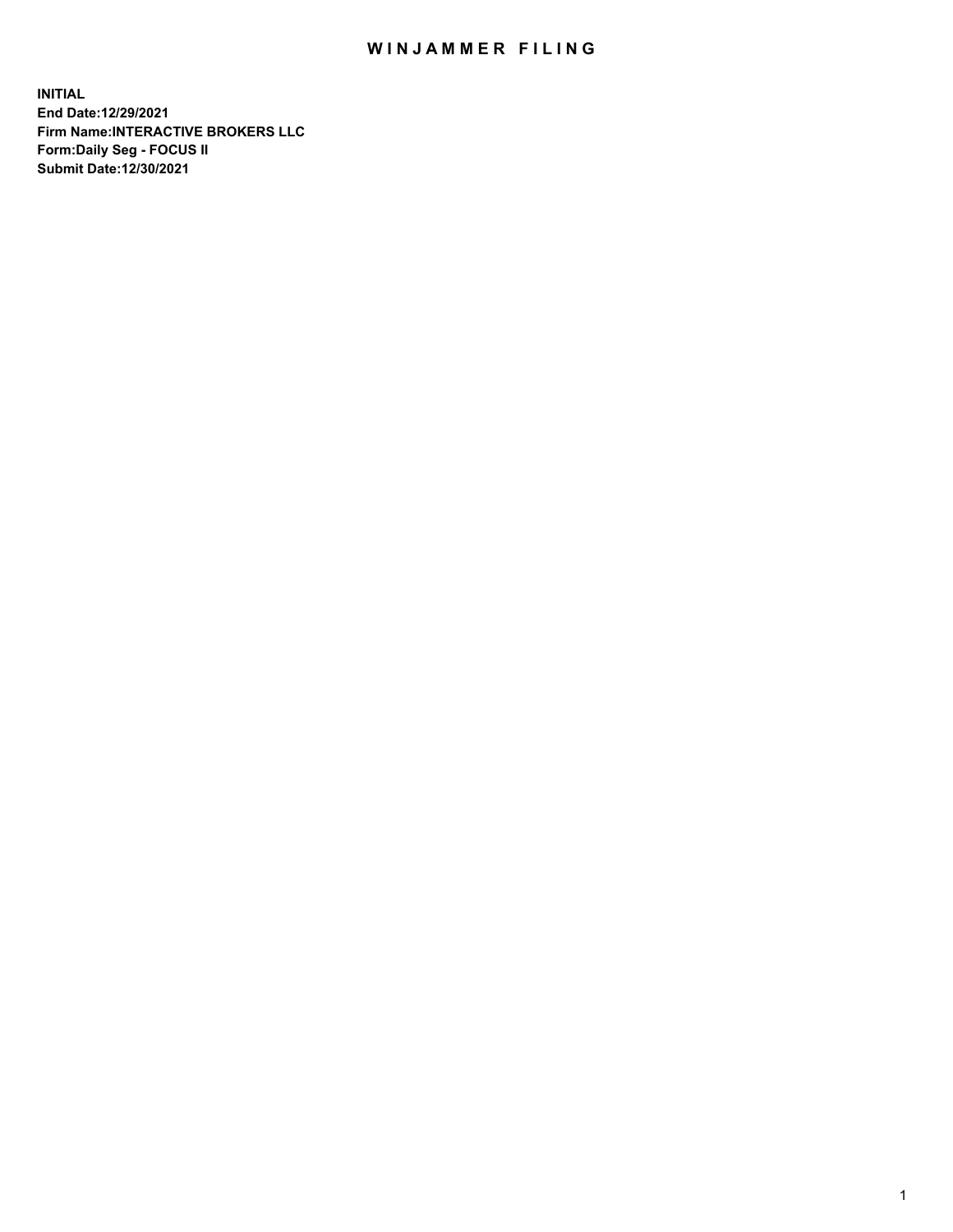**INITIAL End Date:12/29/2021 Firm Name:INTERACTIVE BROKERS LLC Form:Daily Seg - FOCUS II Submit Date:12/30/2021 Daily Segregation - Cover Page**

| Name of Company                                                                                                                                                                                                                                                                                                                | <b>INTERACTIVE BROKERS LLC</b>                                                                           |
|--------------------------------------------------------------------------------------------------------------------------------------------------------------------------------------------------------------------------------------------------------------------------------------------------------------------------------|----------------------------------------------------------------------------------------------------------|
| <b>Contact Name</b>                                                                                                                                                                                                                                                                                                            | James Menicucci                                                                                          |
| <b>Contact Phone Number</b>                                                                                                                                                                                                                                                                                                    | 203-618-8085                                                                                             |
| <b>Contact Email Address</b>                                                                                                                                                                                                                                                                                                   | jmenicucci@interactivebrokers.c<br>om                                                                    |
| FCM's Customer Segregated Funds Residual Interest Target (choose one):<br>a. Minimum dollar amount: ; or<br>b. Minimum percentage of customer segregated funds required:%; or<br>c. Dollar amount range between: and; or<br>d. Percentage range of customer segregated funds required between:% and%.                          | <u>0</u><br>$\overline{\mathbf{0}}$<br>155,000,000 245,000,000<br>0 <sub>0</sub>                         |
| FCM's Customer Secured Amount Funds Residual Interest Target (choose one):<br>a. Minimum dollar amount: ; or<br>b. Minimum percentage of customer secured funds required:%; or<br>c. Dollar amount range between: and; or<br>d. Percentage range of customer secured funds required between:% and%.                            | <u>0</u><br>$\overline{\mathbf{0}}$<br>80,000,000 120,000,000<br><u>00</u>                               |
| FCM's Cleared Swaps Customer Collateral Residual Interest Target (choose one):<br>a. Minimum dollar amount: ; or<br>b. Minimum percentage of cleared swaps customer collateral required:% ; or<br>c. Dollar amount range between: and; or<br>d. Percentage range of cleared swaps customer collateral required between:% and%. | $\overline{\mathbf{0}}$<br>$\underline{\mathbf{0}}$<br>$\underline{0}$ $\underline{0}$<br>0 <sub>0</sub> |

Attach supporting documents CH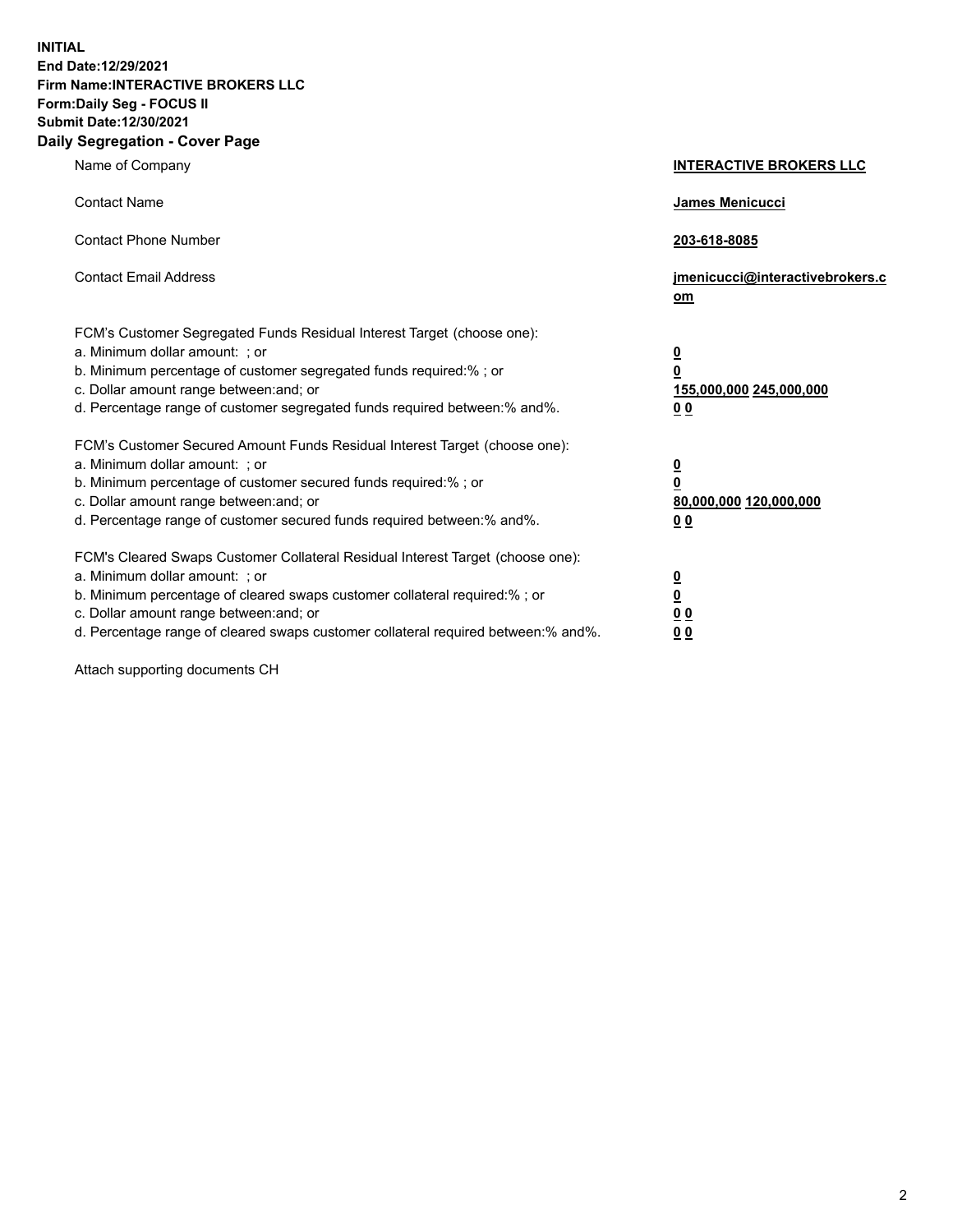**INITIAL End Date:12/29/2021 Firm Name:INTERACTIVE BROKERS LLC Form:Daily Seg - FOCUS II Submit Date:12/30/2021 Daily Segregation - Secured Amounts**

## Foreign Futures and Foreign Options Secured Amounts Amount required to be set aside pursuant to law, rule or regulation of a foreign government or a rule of a self-regulatory organization authorized thereunder **0** [7305] 1. Net ledger balance - Foreign Futures and Foreign Option Trading - All Customers A. Cash **485,765,691** [7315] B. Securities (at market) **0** [7317] 2. Net unrealized profit (loss) in open futures contracts traded on a foreign board of trade **3,714,629** [7325] 3. Exchange traded options a. Market value of open option contracts purchased on a foreign board of trade **118,641** [7335] b. Market value of open contracts granted (sold) on a foreign board of trade **-4,375** [7337] 4. Net equity (deficit) (add lines 1. 2. and 3.) **489,594,586** [7345] 5. Account liquidating to a deficit and account with a debit balances - gross amount **3,937** [7351] Less: amount offset by customer owned securities **0** [7352] **3,937** [7354] 6. Amount required to be set aside as the secured amount - Net Liquidating Equity Method (add lines 4 and 5) **489,598,523** [7355] 7. Greater of amount required to be set aside pursuant to foreign jurisdiction (above) or line 6. **489,598,523** [7360] FUNDS DEPOSITED IN SEPARATE REGULATION 30.7 ACCOUNTS 1. Cash in banks A. Banks located in the United States **90,420,063** [7500] B. Other banks qualified under Regulation 30.7 **0** [7520] **90,420,063** [7530] 2. Securities A. In safekeeping with banks located in the United States **250,268,500** [7540] B. In safekeeping with other banks qualified under Regulation 30.7 **0** [7560] **250,268,500** [7570] 3. Equities with registered futures commission merchants A. Cash **0** [7580] B. Securities **0** [7590] C. Unrealized gain (loss) on open futures contracts **0** [7600] D. Value of long option contracts **0** [7610] E. Value of short option contracts **0** [7615] **0** [7620] 4. Amounts held by clearing organizations of foreign boards of trade A. Cash **0** [7640] B. Securities **0** [7650] C. Amount due to (from) clearing organization - daily variation **0** [7660] D. Value of long option contracts **0** [7670] E. Value of short option contracts **0** [7675] **0** [7680] 5. Amounts held by members of foreign boards of trade A. Cash **273,521,600** [7700] B. Securities **0** [7710] C. Unrealized gain (loss) on open futures contracts **3,552,369** [7720] D. Value of long option contracts **118,641** [7730] E. Value of short option contracts **-4,375** [7735] **277,188,235** [7740] 6. Amounts with other depositories designated by a foreign board of trade **0** [7760] 7. Segregated funds on hand **0** [7765] 8. Total funds in separate section 30.7 accounts **617,876,798** [7770] 9. Excess (deficiency) Set Aside for Secured Amount (subtract line 7 Secured Statement Page 1 from Line 8) **128,278,275** [7380] 10. Management Target Amount for Excess funds in separate section 30.7 accounts **80,000,000** [7780] 11. Excess (deficiency) funds in separate 30.7 accounts over (under) Management Target **48,278,275** [7785]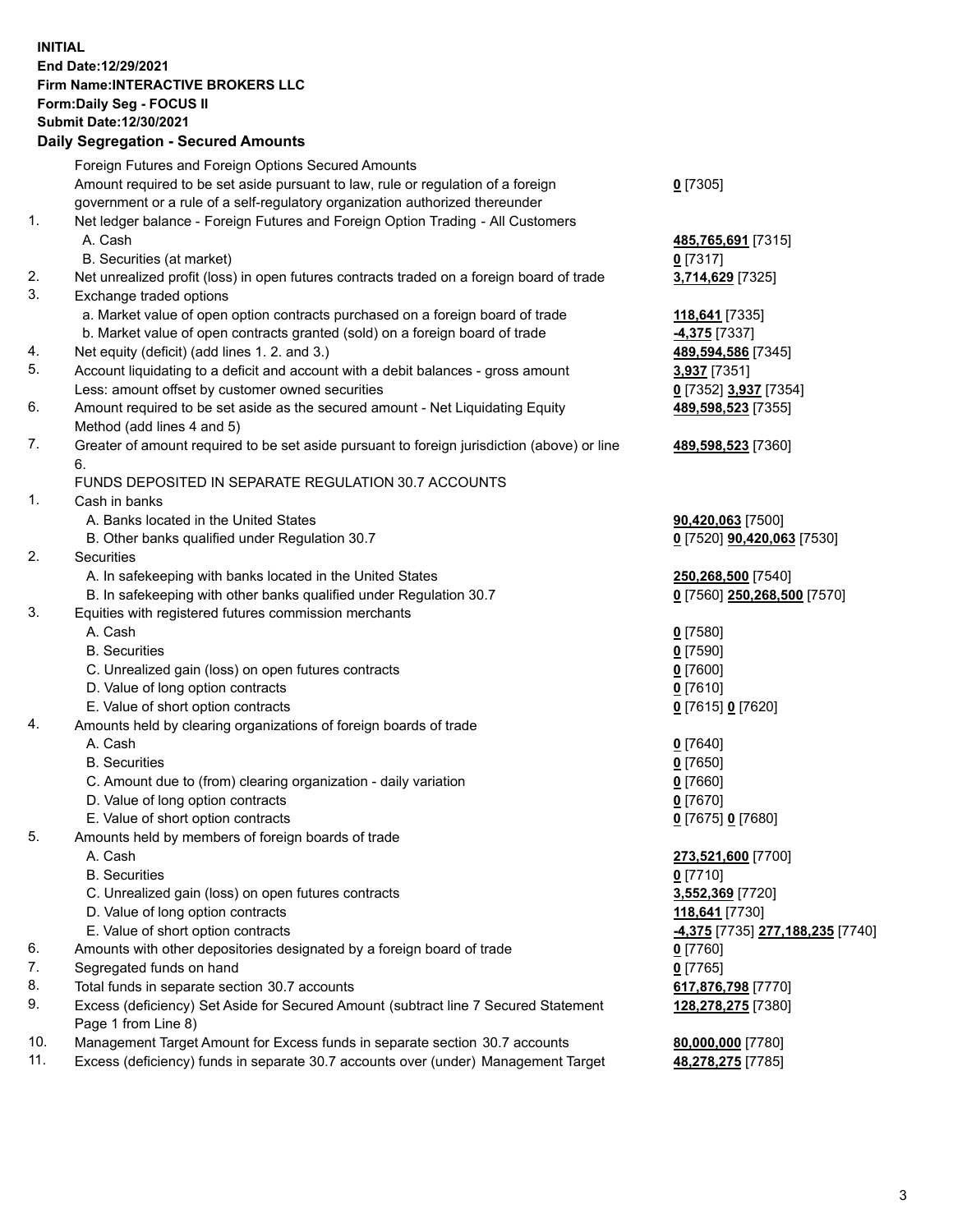**INITIAL End Date:12/29/2021 Firm Name:INTERACTIVE BROKERS LLC Form:Daily Seg - FOCUS II Submit Date:12/30/2021 Daily Segregation - Segregation Statement** SEGREGATION REQUIREMENTS(Section 4d(2) of the CEAct) 1. Net ledger balance A. Cash **7,727,986,529** [7010] B. Securities (at market) **0** [7020] 2. Net unrealized profit (loss) in open futures contracts traded on a contract market **127,642,879** [7030] 3. Exchange traded options A. Add market value of open option contracts purchased on a contract market **566,445,766** [7032] B. Deduct market value of open option contracts granted (sold) on a contract market **-427,092,105** [7033] 4. Net equity (deficit) (add lines 1, 2 and 3) **7,994,983,069** [7040] 5. Accounts liquidating to a deficit and accounts with debit balances - gross amount **1,041,231** [7045] Less: amount offset by customer securities **0** [7047] **1,041,231** [7050] 6. Amount required to be segregated (add lines 4 and 5) **7,996,024,300** [7060] FUNDS IN SEGREGATED ACCOUNTS 7. Deposited in segregated funds bank accounts A. Cash **1,587,396,632** [7070] B. Securities representing investments of customers' funds (at market) **4,155,079,170** [7080] C. Securities held for particular customers or option customers in lieu of cash (at market) **0** [7090] 8. Margins on deposit with derivatives clearing organizations of contract markets A. Cash **1,987,559,670** [7100] B. Securities representing investments of customers' funds (at market) **317,752,997** [7110] C. Securities held for particular customers or option customers in lieu of cash (at market) **0** [7120] 9. Net settlement from (to) derivatives clearing organizations of contract markets **8,376,799** [7130] 10. Exchange traded options A. Value of open long option contracts **566,445,766** [7132] B. Value of open short option contracts **-427,092,105** [7133] 11. Net equities with other FCMs A. Net liquidating equity **0** [7140] B. Securities representing investments of customers' funds (at market) **0** [7160] C. Securities held for particular customers or option customers in lieu of cash (at market) **0** [7170] 12. Segregated funds on hand **0** [7150] 13. Total amount in segregation (add lines 7 through 12) **8,195,518,929** [7180] 14. Excess (deficiency) funds in segregation (subtract line 6 from line 13) **199,494,629** [7190] 15. Management Target Amount for Excess funds in segregation **155,000,000** [7194]

16. Excess (deficiency) funds in segregation over (under) Management Target Amount Excess

**44,494,629** [7198]